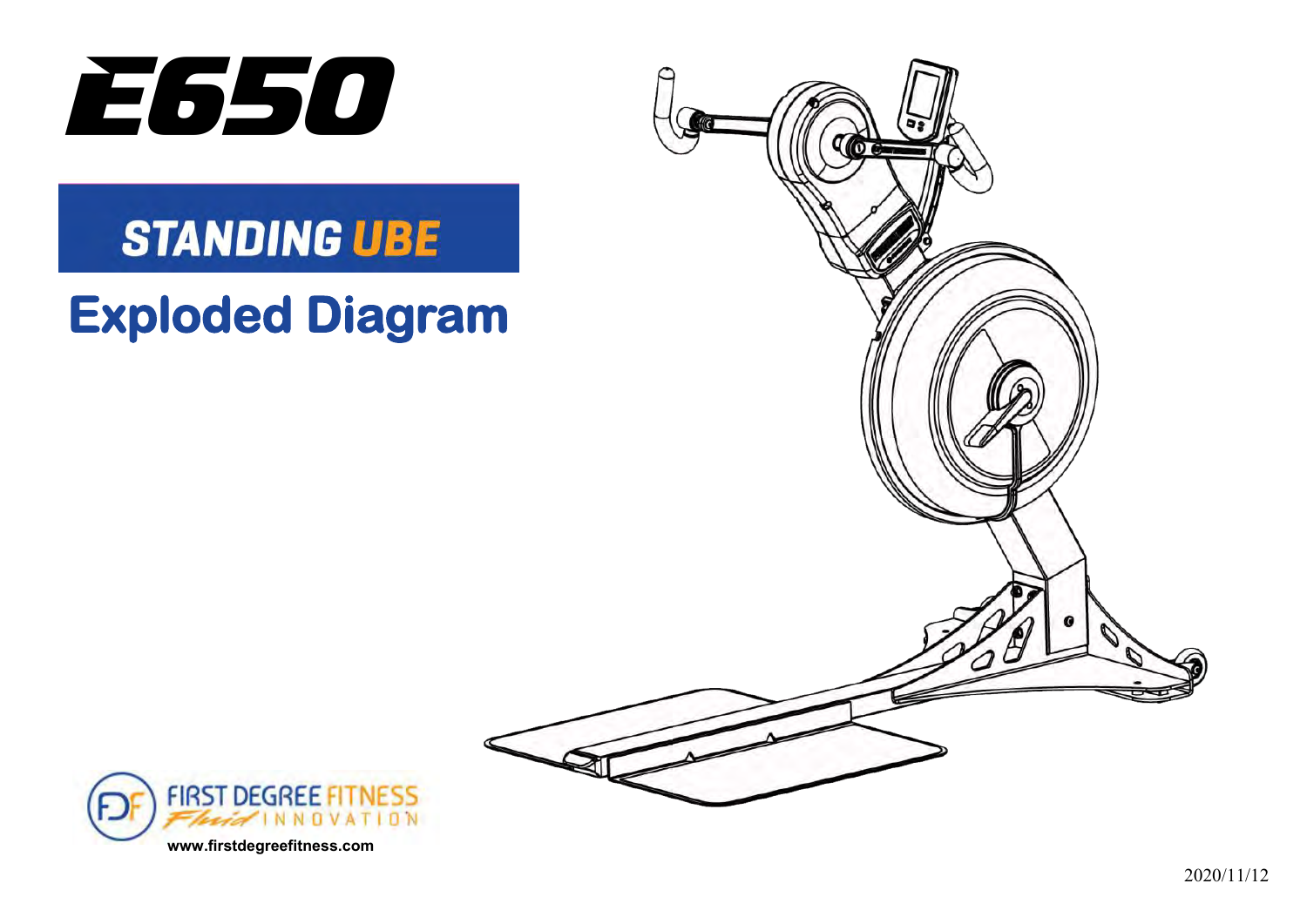# **E650 Standing UBE**

| 62807 | $\mathcal{P}$ | Dome Head Bolt M8x15 - B      |
|-------|---------------|-------------------------------|
| 62813 | 4             | Hex Head Bolt M10x130 - B     |
| 65910 | 4             | Nyloc Nut M10 - B             |
| 65921 | 2             | Washer M8.5x19x1.6t - B       |
| 65949 | 8             | Washer M10x21x2t - B          |
| A390  |               | <b>Complete Tank Assembly</b> |



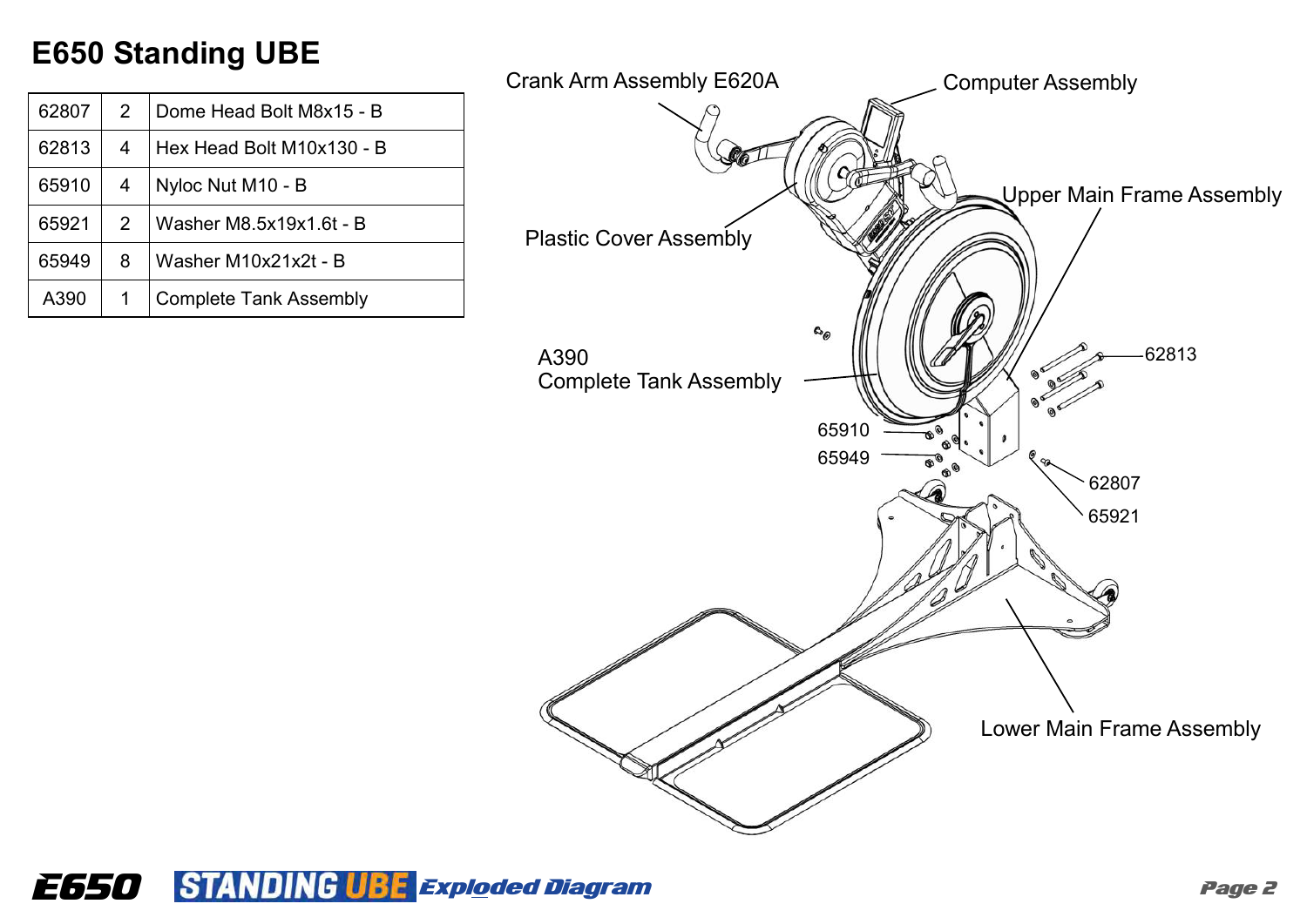### **Upper Main Frame Assembly**

| 1              | Washer M4.2x10x1t SUS           |  |  |  |
|----------------|---------------------------------|--|--|--|
| $\overline{2}$ | Nyloc Nut M12                   |  |  |  |
| 4              | Washer M13x24x2t                |  |  |  |
| $\overline{2}$ | Hex Head Bolt M12x150           |  |  |  |
| 1              | Steel Side Cover 276mm          |  |  |  |
| $\overline{2}$ | Round Head Phillips Screw M4x10 |  |  |  |
| $\mathbf 1$    | Main Frame - E650               |  |  |  |
| 1              | PVC Board 500x100x10mm          |  |  |  |
| $\overline{2}$ | Dome Head Bolt M8x10            |  |  |  |
|                |                                 |  |  |  |



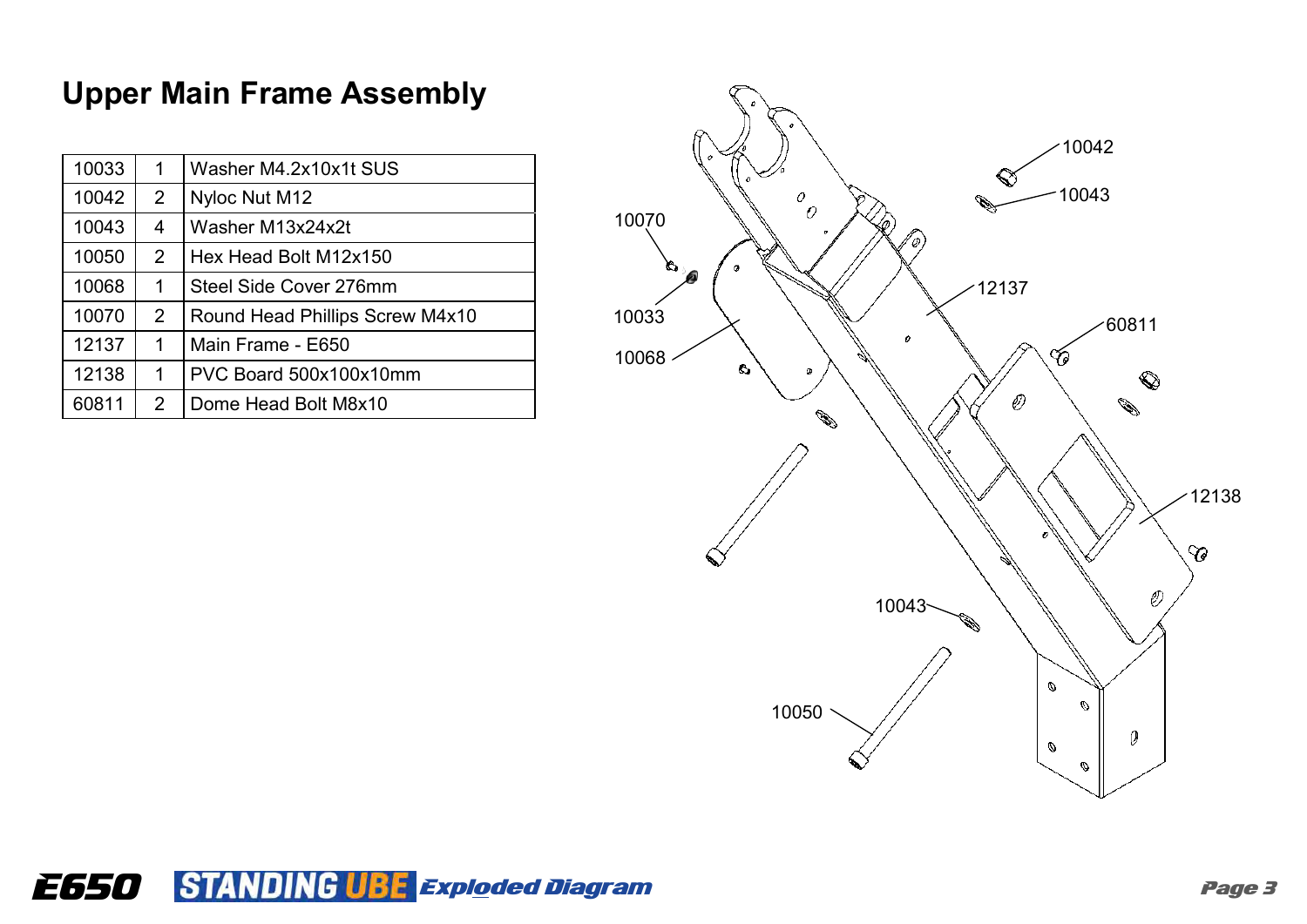#### **Lower Main Frame Assembly**



| 10164 | End Cap 80x40                        | 62826 | 4              | Hex Head Bolt M6x10 - B |
|-------|--------------------------------------|-------|----------------|-------------------------|
| 10165 | Non Skid for Rower Foot Plate E620ST | 65921 | 5.             | Washer M8.5x19x1.6t - B |
| 10319 | 10   Rubber Pad                      | 65931 |                | Nyloc Nut M8 - B        |
| 11089 | Dome Head Bolt M8x30 - B             | 66039 | $\overline{2}$ | Side Rail Bumper        |
| 12140 | Lower Main Frame E620ST              | 66070 | $\overline{2}$ | Transport Wheel         |
| 6281  | Dome Head Bolt M8x45 - B             |       |                |                         |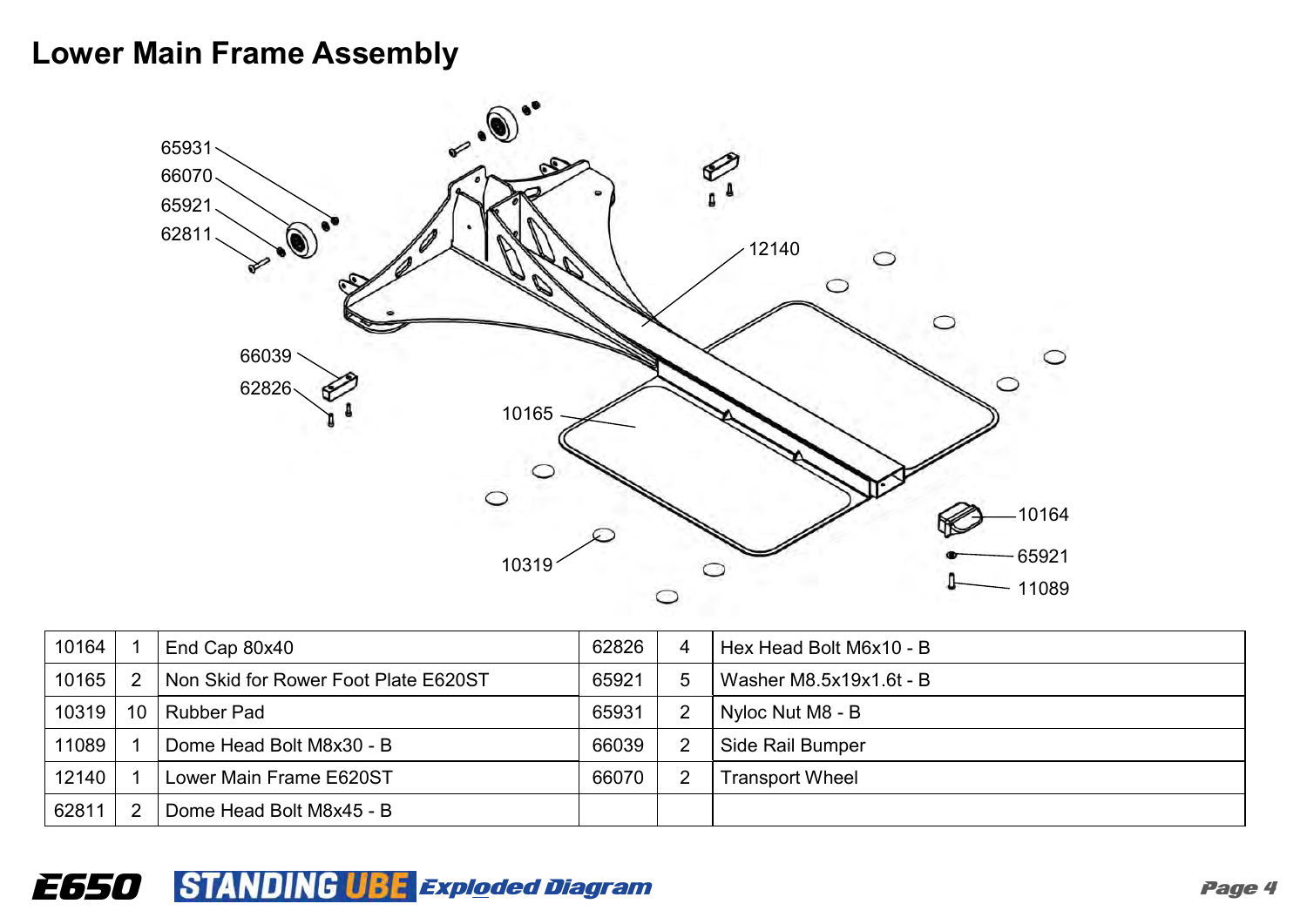#### **A599 Crank Arm Assembly Upgrade**



| 10016 |   | C Clip STW-25                 |       |                | <b>Pulley Shaft</b>                       |
|-------|---|-------------------------------|-------|----------------|-------------------------------------------|
| 10341 | 6 | Dome Head Bolt M6x15          |       | $\overline{2}$ | French Screw M8x20xP1.0                   |
| 10343 |   | End Cap for Crank-B           | 20193 | 2              | NSK 6004ZZ Aluminum Block Housing Bearing |
| 11017 |   | Key Way 7x7x38                | 21134 |                | Crank-Left - 620&820                      |
| 12017 |   | C Clip 20mm                   | 21135 |                | Crank-Right - 620&820                     |
| 12141 |   | <b>Bearing Housing</b>        | 23925 | 2              | <b>Grub Screws M6x10</b>                  |
| 12142 |   | 7PK Transmission Pulley 170mm | A180  |                | Handle Complete - Right                   |
| 12161 |   | Spring Washer M6              | A181  |                | Handle Complete - Left                    |
| 12174 |   | 5PK Belt 1590                 |       |                |                                           |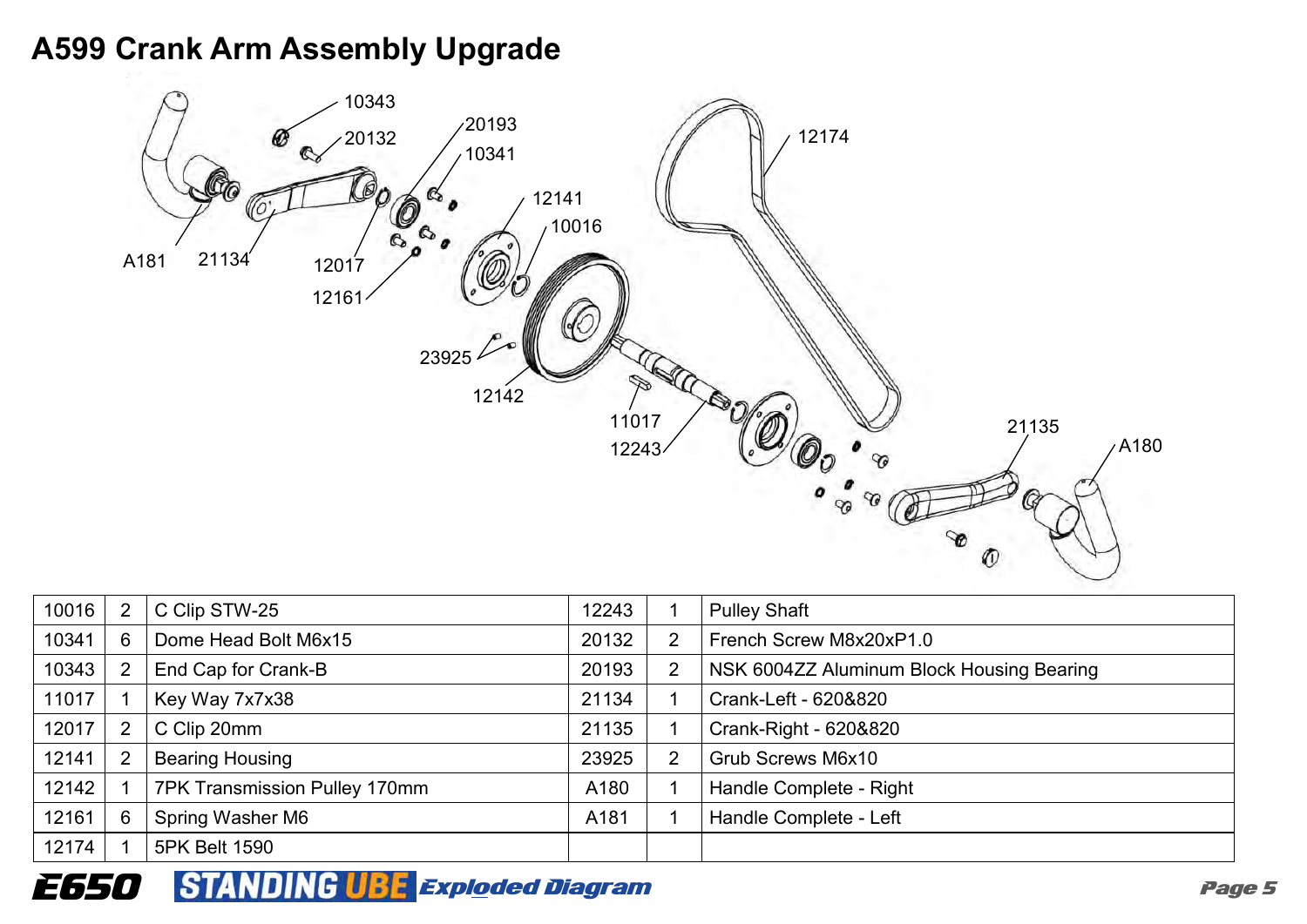#### **A181 Handle Complete - Left**

**A180 Handle Complete - Right** 





| 12048 |   | Handle Grip - UBE                   |  |  |  |
|-------|---|-------------------------------------|--|--|--|
| 20138 | 2 | Bearing NSK6201ZZ                   |  |  |  |
| 23149 | 1 | <b>Handle Shaft with Bolt-Right</b> |  |  |  |
| 60144 |   | Rower Handle End Inserts 28.6mm     |  |  |  |
| 60145 |   | Frame Plug 38.1mm                   |  |  |  |
| 62807 |   | Dome Head Bolt M8x15-B              |  |  |  |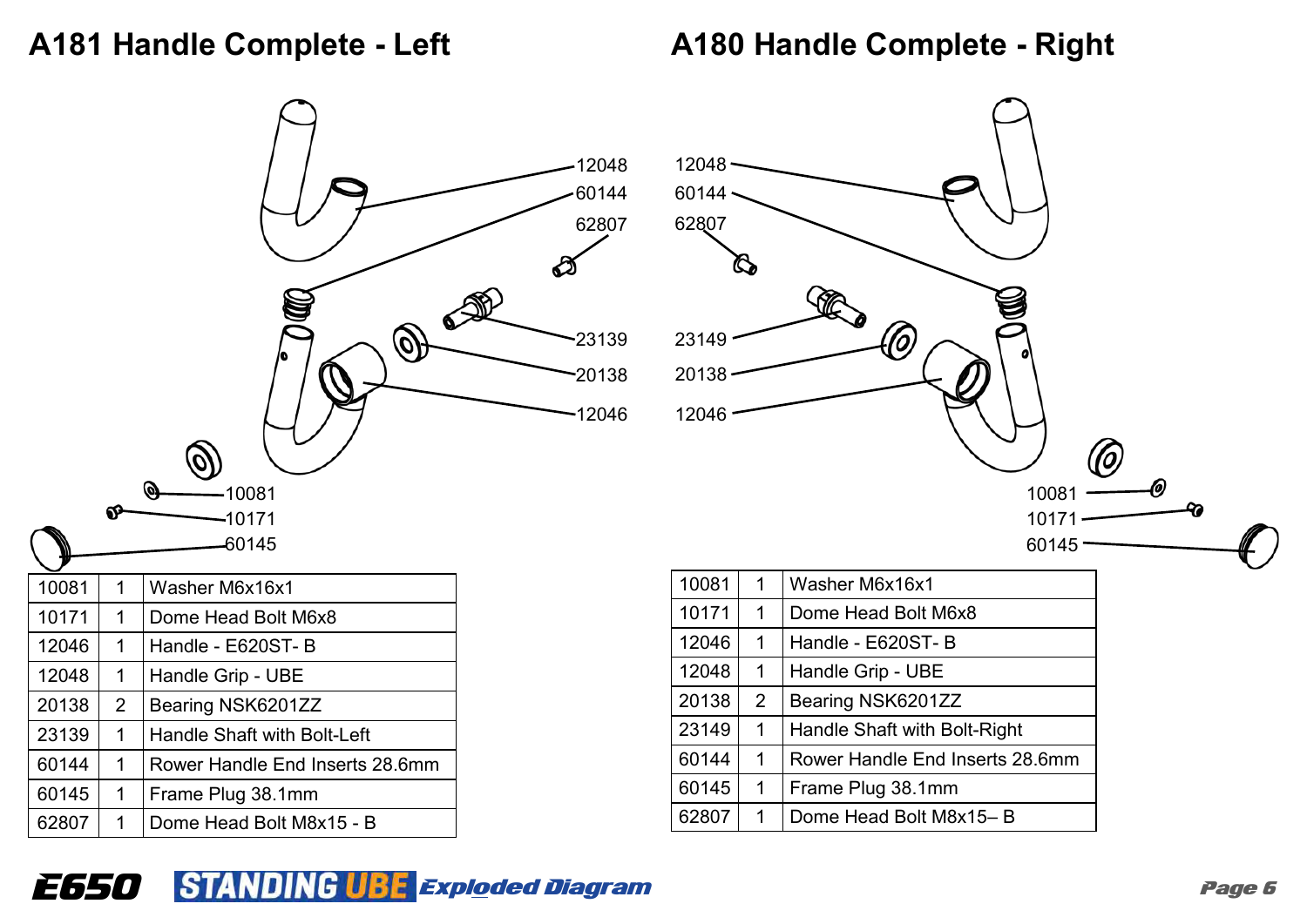#### **A393 Idle Wheel Assembly Upgrade**

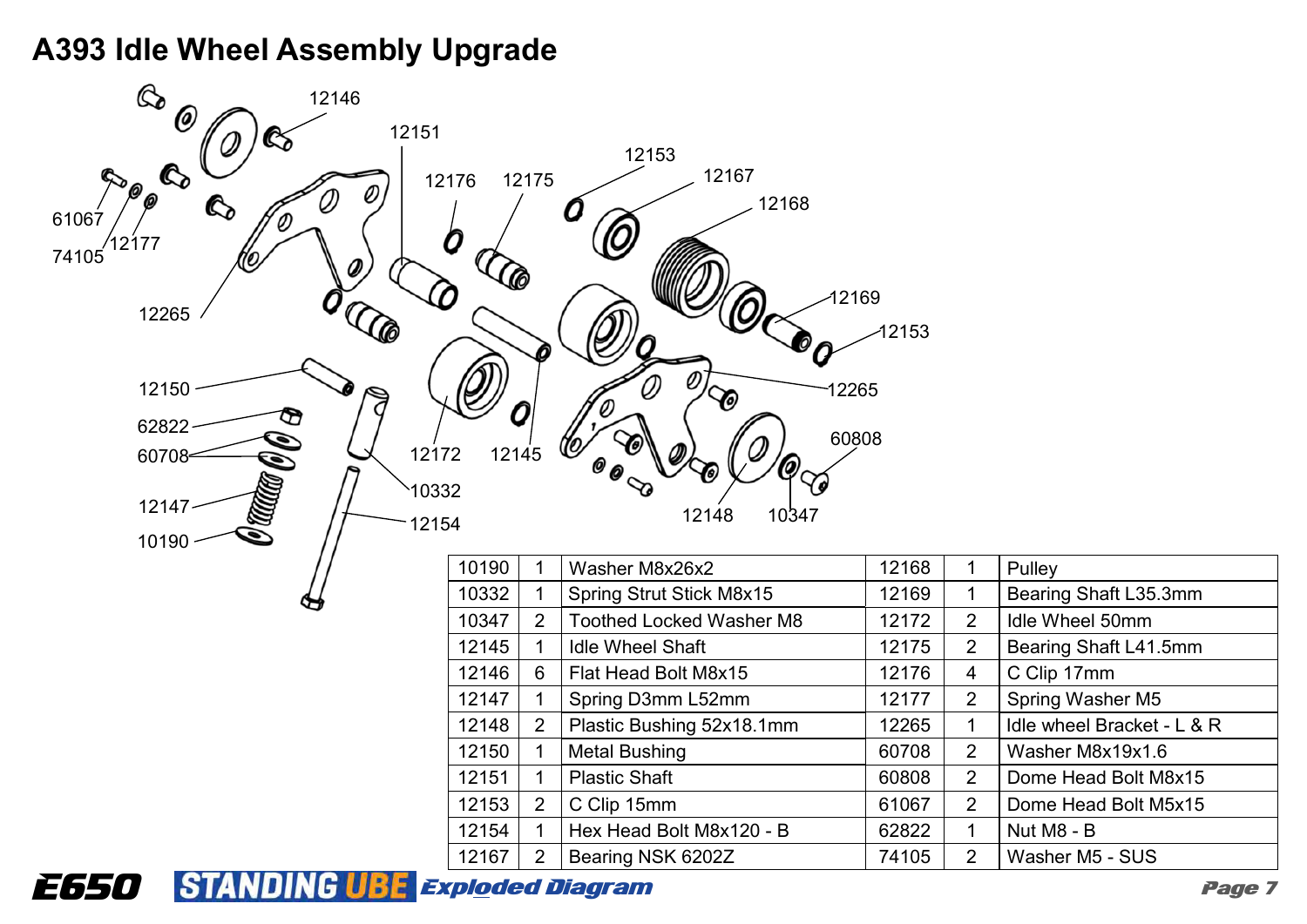#### **Plastic Cover Assembly**

#### **Computer Assembly**





| 10082  | $\overline{2}$ | Washer M10x21x2                              |
|--------|----------------|----------------------------------------------|
| 10097  | 2              | Nut Dome Head M10                            |
| 10116  | 2              | Dome Head Bolt M10x60                        |
| 13070  | 1              | <b>Sensor Connecting Cable 300mm</b>         |
| 13229  | 1              | Level Wiring 900mm                           |
| 13232  | 1              | <b>Computer Wiring 450mm</b>                 |
| 70932  | 1              | <b>LCD for Bluetooth Auto-Adjust Monitor</b> |
| 71610H | 1              | Bluetooth Auto-Adjust Monitor - E650         |
| 74346  | 1              | <b>Plastic Computer Stalk</b>                |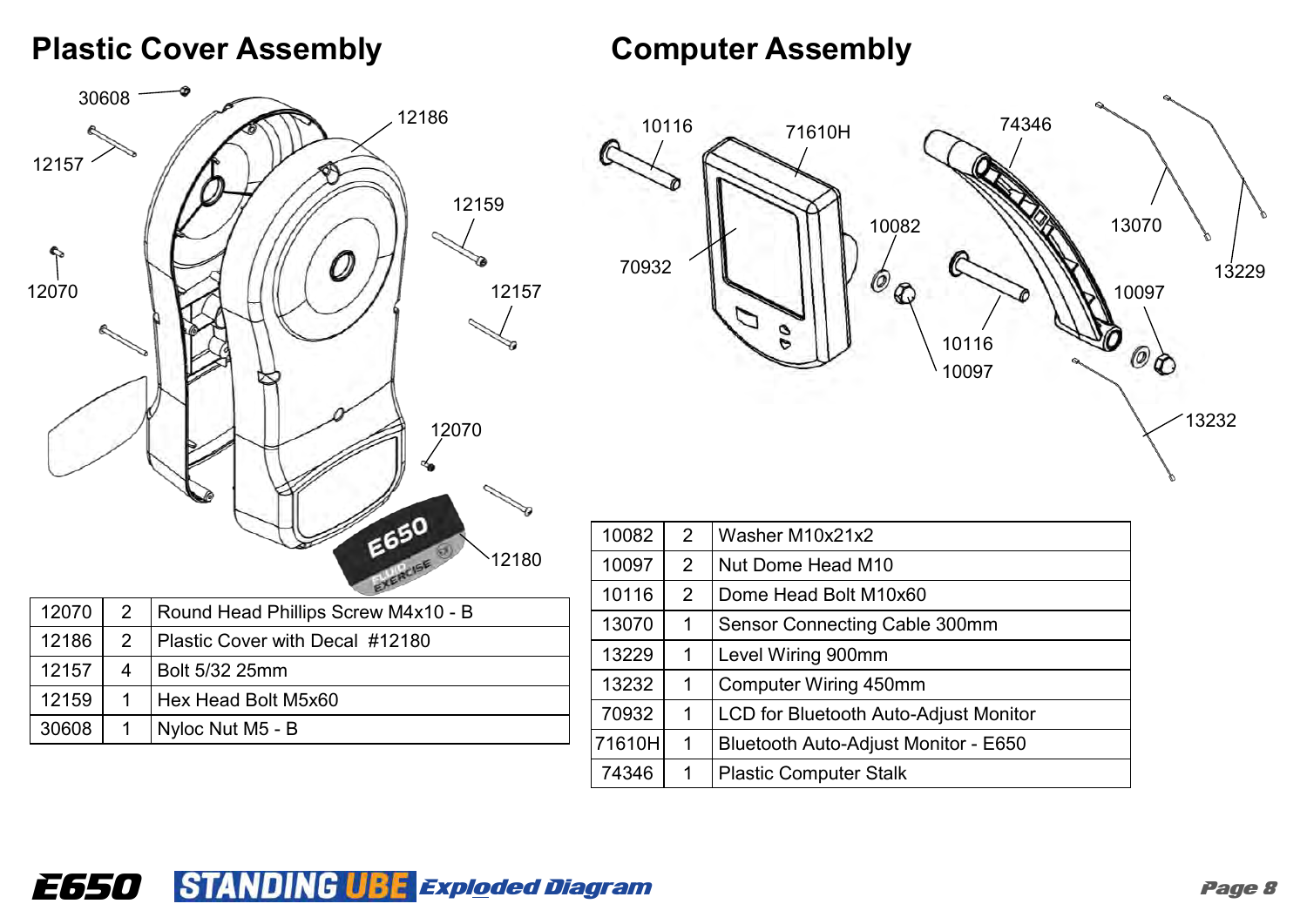# A410 Complete Tank Assembly **A306 Sensor Kit**

|      | A253  | A503 |                               |       |       |   | 20150                                    |
|------|-------|------|-------------------------------|-------|-------|---|------------------------------------------|
| A390 |       |      | 10192                         |       |       |   | PO                                       |
|      |       |      |                               |       | 70305 |   | $2 - 10083$                              |
|      |       |      | $\mathbb{Q}_{\mathbb{A}}$     | 10017 |       |   | 10139                                    |
|      |       |      | 65921                         |       |       |   | 73082                                    |
|      |       |      |                               |       |       |   | $-70315$                                 |
|      | O)    |      | Ø<br>$\mathcal{P}_{\bigcirc}$ | 13602 |       |   | 11074                                    |
|      |       |      |                               |       | 10083 |   | M10x20 Bolt                              |
|      |       |      |                               | 10197 | 10139 |   | Spring Washer M10                        |
|      |       |      | 65931                         |       | 11074 |   | Speed Sensor 450mm                       |
|      |       |      | 10046                         |       | 20150 | 2 | Dome Head Bolt M10x15                    |
|      |       |      |                               |       | 70305 |   | <b>Sensor Bracket</b>                    |
|      |       |      |                               |       | 70315 |   | Magnetic Ring & Rare Earth Magnet #60124 |
|      |       |      |                               |       | 73082 |   | Washer 30x10.2x3t SUS same as 10138      |
|      |       |      | 15144                         |       |       |   |                                          |
|      |       |      |                               |       |       |   |                                          |
|      | 10062 |      |                               |       |       |   |                                          |

|       | 20150                                            |                         |                         |  |  |  |  |
|-------|--------------------------------------------------|-------------------------|-------------------------|--|--|--|--|
|       |                                                  |                         |                         |  |  |  |  |
|       | -10083<br>70305                                  |                         |                         |  |  |  |  |
|       |                                                  |                         | 10139                   |  |  |  |  |
|       |                                                  |                         | 73082                   |  |  |  |  |
|       |                                                  |                         | 70315                   |  |  |  |  |
|       | 11074                                            |                         |                         |  |  |  |  |
| 10083 |                                                  | 1                       | M <sub>10x20</sub> Bolt |  |  |  |  |
| 10139 |                                                  | 1                       | Spring Washer M10       |  |  |  |  |
| 11074 |                                                  | Speed Sensor 450mm<br>1 |                         |  |  |  |  |
|       | $\overline{2}$<br>20150<br>Dome Head Bolt M10x15 |                         |                         |  |  |  |  |
|       | 70305<br>1<br><b>Sensor Bracket</b>              |                         |                         |  |  |  |  |

| <b>Tank Cover Assembly</b> |  |  |  |
|----------------------------|--|--|--|
| Tank Back Kit - Black      |  |  |  |
| Key Way 7x7x32             |  |  |  |
| <b>Tank Large Seal</b>     |  |  |  |
|                            |  |  |  |
|                            |  |  |  |
|                            |  |  |  |
|                            |  |  |  |
|                            |  |  |  |
|                            |  |  |  |
|                            |  |  |  |
|                            |  |  |  |
|                            |  |  |  |

 $-10270$ 

 $\bullet$ 

E650 Exploded Diagram Page 9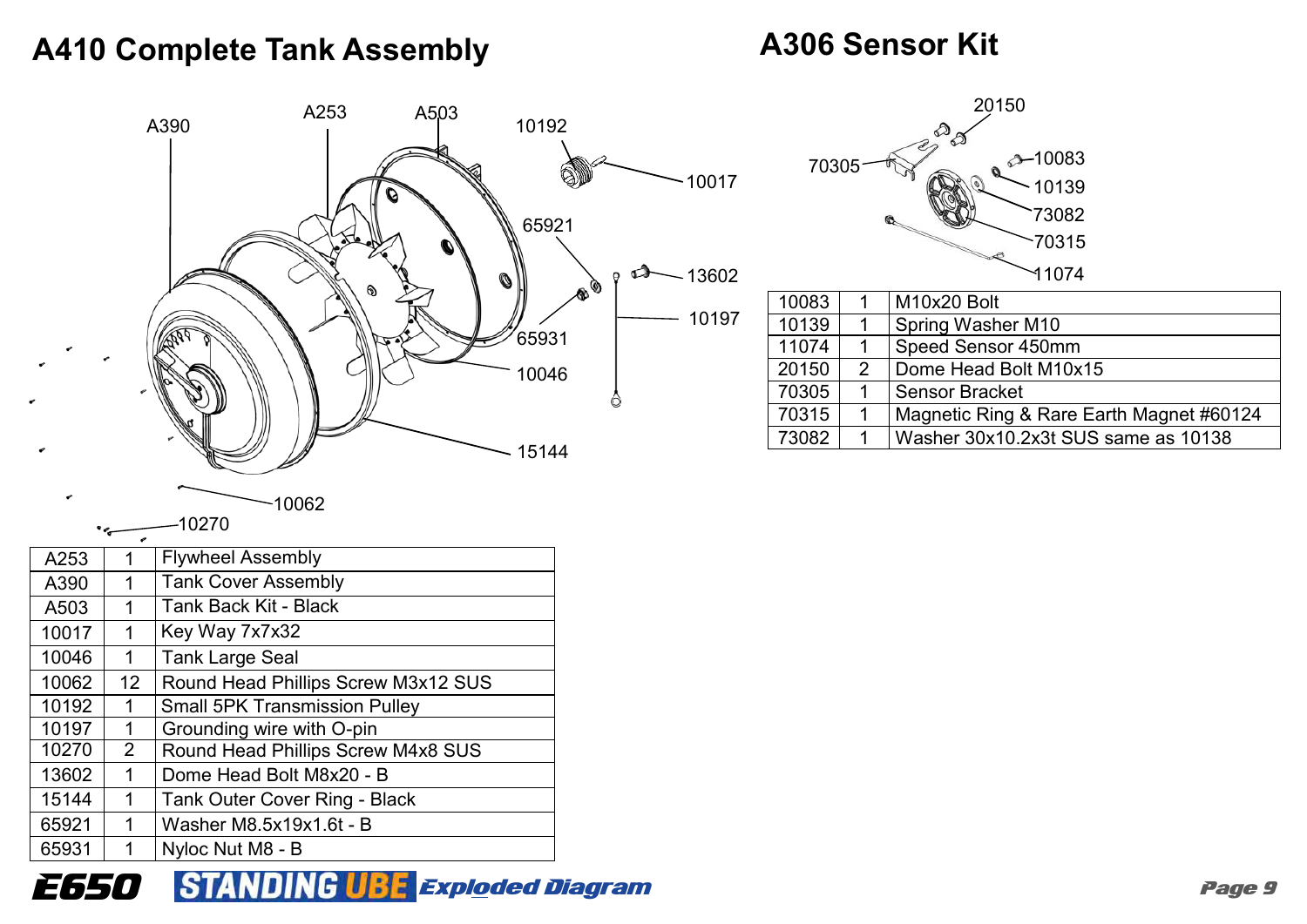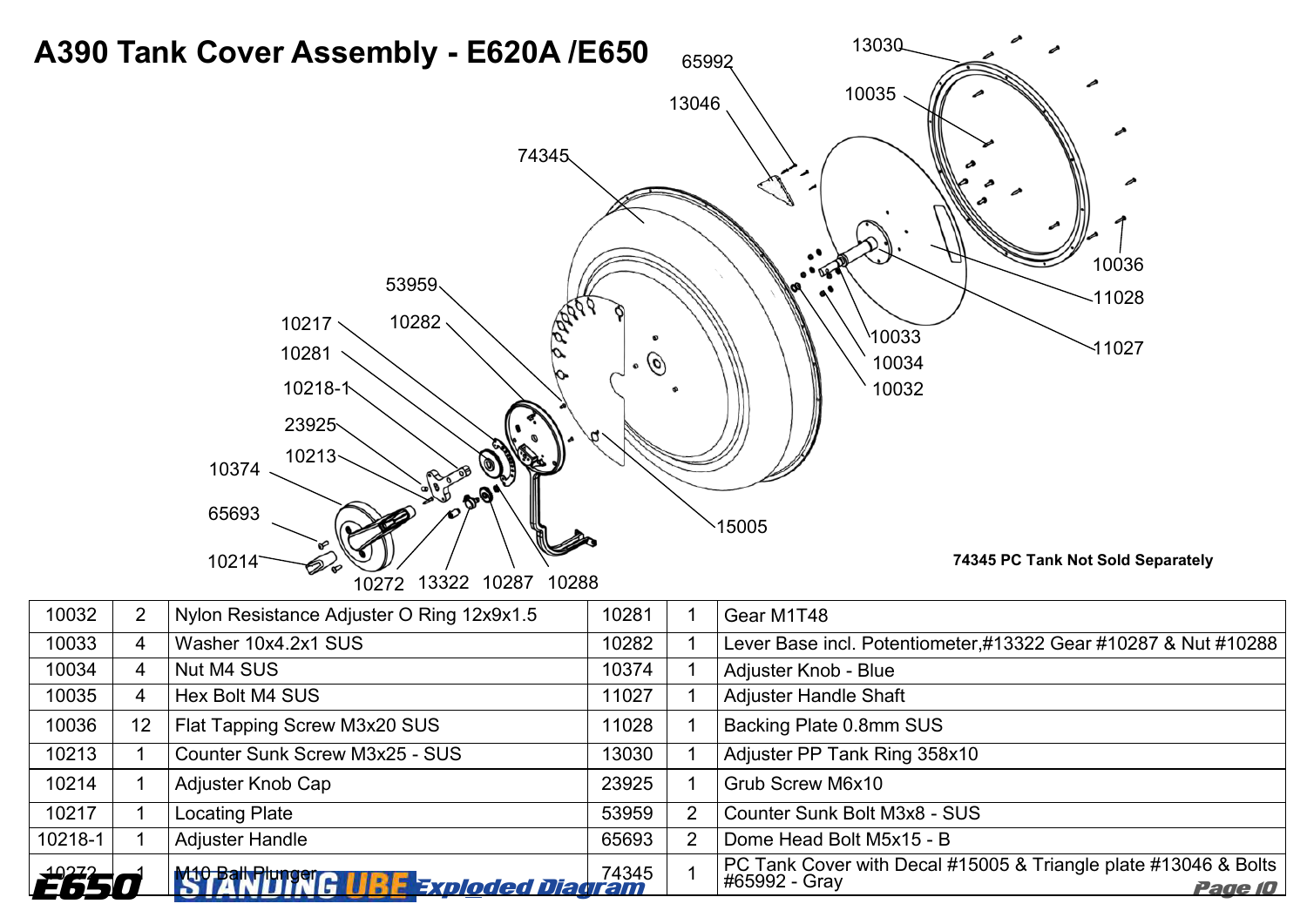#### **A253 Flywheel Assembly**



| 10016 | 1  | C Clip STW-25              |  |  |  |
|-------|----|----------------------------|--|--|--|
| 10033 | 18 | Washer 10x4.2x1 SUS        |  |  |  |
| 10034 | 18 | Nut M4 SUS                 |  |  |  |
| 10035 | 18 | Hex Bolt M4 SUS            |  |  |  |
| 10047 | 9  | <b>Impeller Blade</b>      |  |  |  |
| 60147 | 1  | O Ring 9.5x6.5x1.5         |  |  |  |
| 71312 | 1  | Flywheel 620/720/820/920   |  |  |  |
| 71314 | 1  | Hexagon Screws M8x20mm SUS |  |  |  |
| 74313 | 1  | Impeller Shaft E620ST      |  |  |  |

### **A012 Tank Bearing & Seal Kit**

| 10025 |                | 10012                                | 10145                         | 10012 | 10186 |  |  |
|-------|----------------|--------------------------------------|-------------------------------|-------|-------|--|--|
| 10012 | $\overline{2}$ |                                      | Bearing NSK6005ZZ             |       |       |  |  |
| 10025 | 1              | Seal NBR 37x30x8t for Flywheel Shaft |                               |       |       |  |  |
| 10145 | 1              |                                      | Bearing Spacer 30x25.1x20.5mm |       |       |  |  |
| 10186 | 1              |                                      | C Clip RTW-48                 |       |       |  |  |

#### **A503 Tank Back Kit - Black**



| 10012 | $\mathcal{P}$ | Bearing NSK6005ZZ                       |  |  |  |
|-------|---------------|-----------------------------------------|--|--|--|
| 10025 | 1             | Seal NBR 37x30x8t for Flywheel Shaft    |  |  |  |
| 10145 |               | Bearing Spacer 30x25.1x20.5mm           |  |  |  |
| 10186 |               | C Clip RTW-48                           |  |  |  |
| 10340 |               | Tank Back - Black                       |  |  |  |
| 20307 |               | Wing Plug Black with Flat O-Ring #10039 |  |  |  |
| 70321 |               | Tank Plug Black with O-Ring #10039      |  |  |  |

#### E650 STANDING UBE Exploded Diagram No. 2008 2014 12:35 Page 11